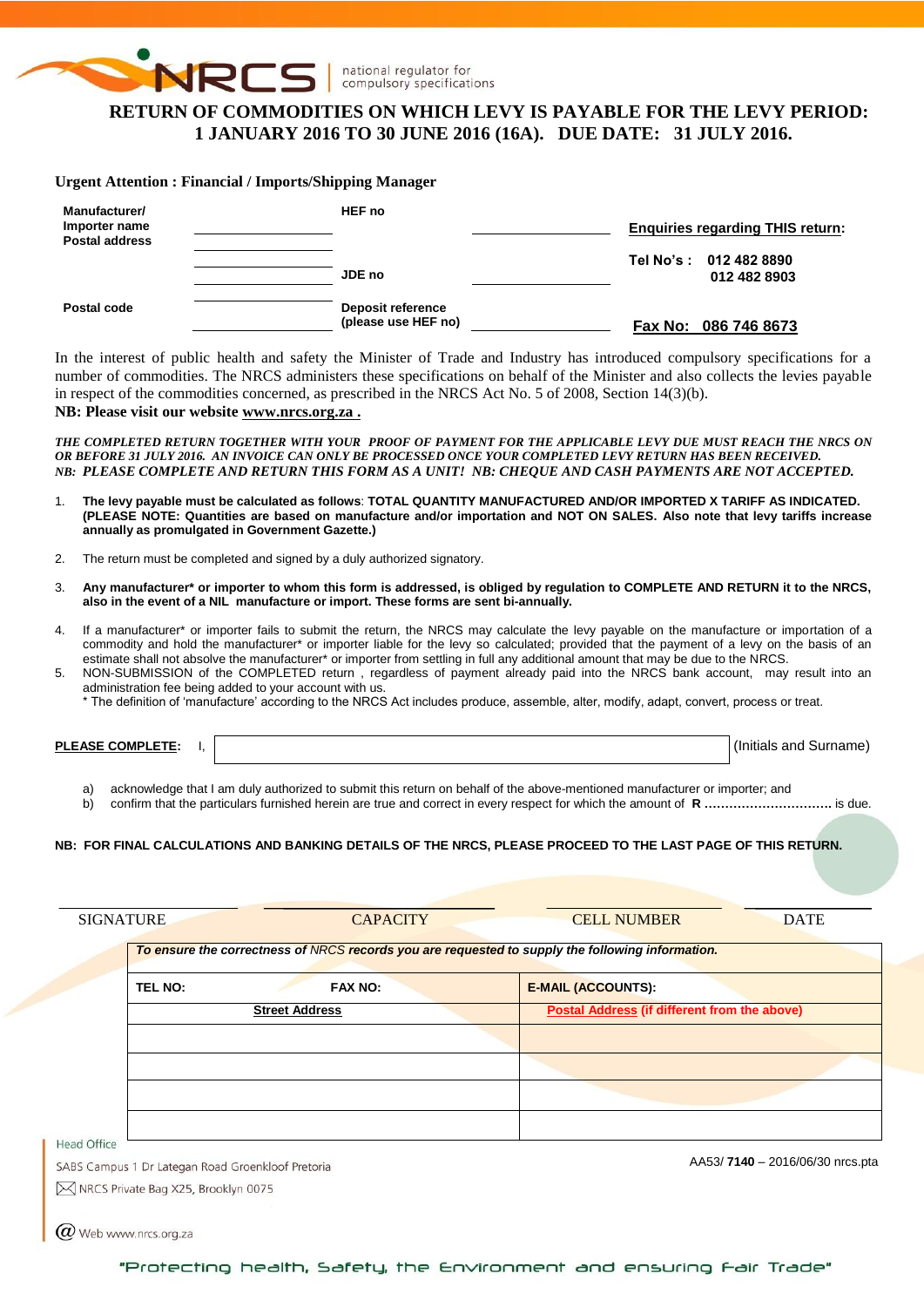### **ELECTRICAL APPARATUS**

#### **PLEASE NOTE: TOTAL QUANTITY TO BE ROUNDED OFF TO THE NEXT FULL UNIT ( 1 UNIT = 10/100 items or any part thereof)**

| Code | Description of commodity                                                                                                                                                                 | Quantity<br>Manufactured<br><b>Jan to March</b> | Quantity<br>Imported<br><b>Jan to March</b> | Quantity<br>Manufactured<br>Apr to June | Quantity<br>Imported<br>Apr to June | <b>Total</b> | Unit        | <b>Tariff</b>       | Levy payable |
|------|------------------------------------------------------------------------------------------------------------------------------------------------------------------------------------------|-------------------------------------------------|---------------------------------------------|-----------------------------------------|-------------------------------------|--------------|-------------|---------------------|--------------|
| 7120 | Portable television antennae<br>(IEC 60065 / VC 8055)                                                                                                                                    |                                                 |                                             |                                         |                                     |              | 100 Items   | R 8,15              |              |
| 7121 | Audio Equipment, e.g. Hi-Fi Systems, Radio's, etc<br>(IEC 60065 / VC 8055)                                                                                                               |                                                 |                                             |                                         |                                     |              | 10 Items    | R 5,87              |              |
| 7123 | Audio Equipment e.g. Hi-Fi Systems, Radio's, etc - Energy<br><b>Efficiency and Labelling</b>                                                                                             | (VC 9008)                                       |                                             |                                         |                                     |              | 10 Items    | R11,20              |              |
| 7122 | Visual Equipment e.g. TV's, VCR's, DVD Players, etc.<br>(IEC 60065 / VC 8055)                                                                                                            |                                                 |                                             |                                         |                                     |              | Item        | R 1,69              |              |
| 7124 | Visual Equipment e.g. TV's VCR's, DVD Players, etc. - Energy<br><b>Efficiency and Labelling</b>                                                                                          | (VC 9008)                                       |                                             |                                         |                                     |              | <b>Item</b> | R 1,20              |              |
| 7209 | Lamp Control Gear<br>(VC 9087)                                                                                                                                                           |                                                 |                                             |                                         |                                     |              | <b>Item</b> | R 0,53              |              |
| 7210 | Luminaires and Lighting Appliances, e.g. fluorescent, fixed,<br>portable, hand-held lamps, lighting chains, flood lights,<br>Christmas tree lighting sets, etc.<br>(IEC 60598 / VC 9012) |                                                 |                                             |                                         |                                     |              | 10 Items    | R 1,63              |              |
| 7211 | Lamp holders                                                                                                                                                                             | (VC 8011)                                       |                                             |                                         |                                     |              | 100 Items   | R 3,24              |              |
| 7212 | Starters for tubular fluorescent lamps                                                                                                                                                   | ( <b>VC</b> 8039)                               |                                             |                                         |                                     |              | 100 Items   | R 1,63              |              |
| 7213 | Incandescent lamps (globes)                                                                                                                                                              | (VC 8043)                                       |                                             |                                         |                                     |              | 100 Items   | R 1,63              |              |
| 7214 | Single-Capped Fluorescent Lamps (CFL)<br>$\ast$                                                                                                                                          | ( <b>VC</b> 9091)                               |                                             |                                         |                                     |              | 10 Items    | R <sub>1,49</sub>   |              |
| 7510 | Plugs                                                                                                                                                                                    | (VC 8008)                                       |                                             |                                         |                                     |              | 100 Items   | $\overline{R}$ 1,63 |              |
| 7511 | Socket outlets                                                                                                                                                                           | (VC 8008)                                       |                                             |                                         |                                     |              | 10 Items    | R 1,63              |              |
| 7512 | Socket outlet adaptors, including "Janus" couplers                                                                                                                                       | (VC 8008)                                       |                                             |                                         |                                     |              | 100 Items   | R11,40              |              |
| 7513 | Switches for Fixed installations                                                                                                                                                         | ( <b>VC</b> 8003)                               |                                             |                                         |                                     |              | 100 Items   | R 9,78              |              |
| 7514 | Switches for Appliances                                                                                                                                                                  | (VC 8052)                                       |                                             |                                         |                                     |              | 100 Items   | R3,24               |              |
| 7517 | Cord Sets with plug and appliance coupler                                                                                                                                                | (VC 8029)                                       |                                             |                                         |                                     |              | 100 Items   | R13,05              |              |
| 7518 | Cord Extension Sets – without switches                                                                                                                                                   | (VC 8029)                                       |                                             |                                         |                                     |              | 10 Items    | R 2,45              |              |
| 7519 | Cord Extension Sets - with switches                                                                                                                                                      | ( <b>VC</b> 8029)                               |                                             |                                         |                                     |              | 10 Items    | R 4,41              |              |
| 7520 | Cord Extension Sets - with switches and MCCB                                                                                                                                             | (VC 8029)                                       |                                             |                                         |                                     |              | 10 Items    | R <sub>14</sub> ,33 |              |
| 7521 | Cord Extension Sets - with switches and ELPU                                                                                                                                             | ( <b>VC</b> 8029)                               |                                             |                                         |                                     |              | 10 Items    | R <sub>16</sub> ,95 |              |
| 7610 | <b>Flexible Cords</b>                                                                                                                                                                    | (VC 8006)                                       |                                             |                                         |                                     |              | $100$ Kg    | R 4,89              |              |
| 7611 | Electric Cables - fixed installations, Medium Voltage<br>Electric Cables - fixed installations Low Voltage                                                                               | (VC 8077)<br>(VC 8075)                          |                                             |                                         |                                     |              | $100$ Kg    | R 4,89              |              |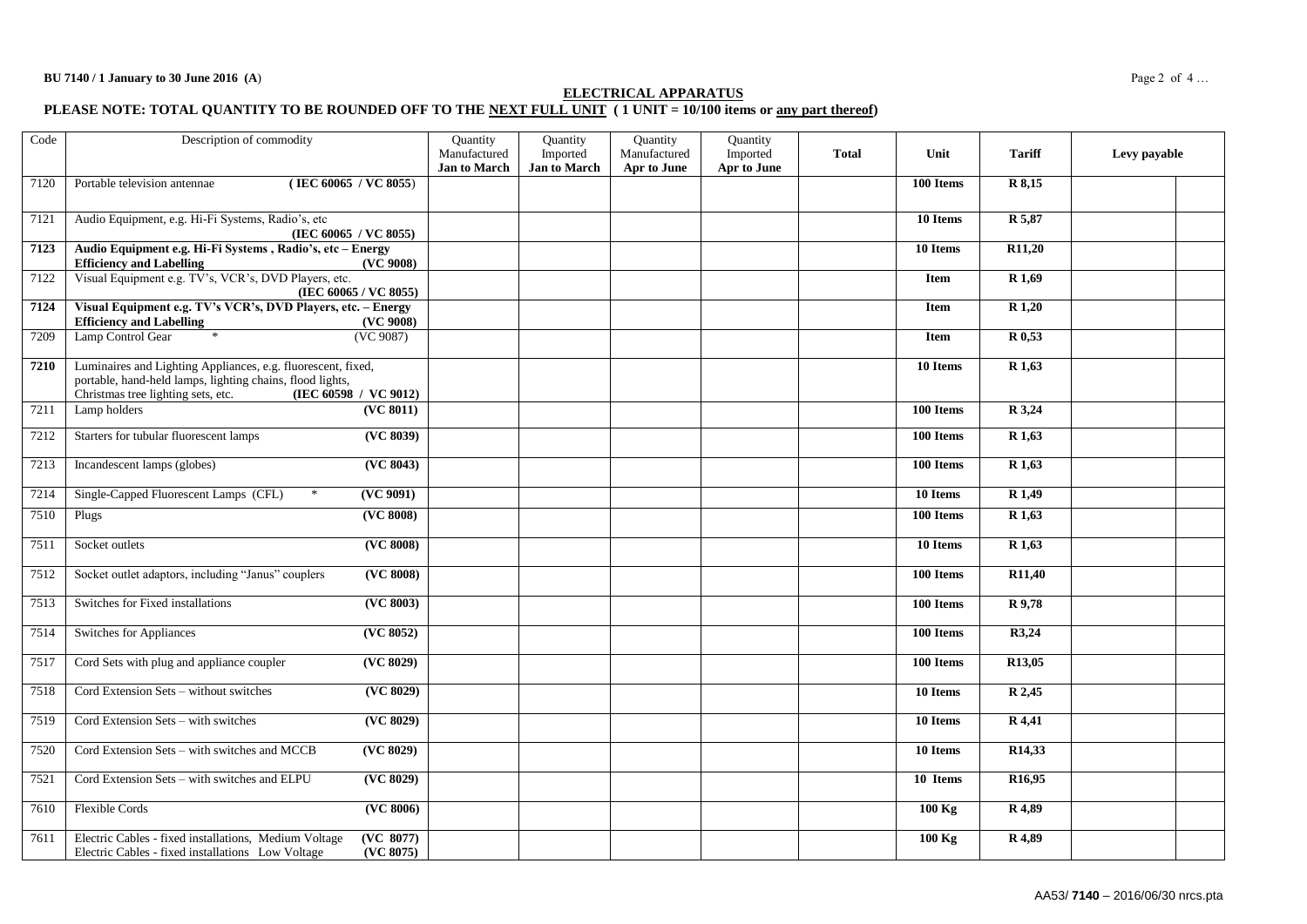## **BU 7140 / 1 January to 30 June 2016 (A**) Page 3 of 4

| Code | <b>Description of Commodity</b>                                                                                                                                                                                                                         | Quantity<br>Manufactured | Quantity<br>Imported | Quantity<br>Manufactured | Quantity<br>Imported | <b>Total</b> | Unit        | <b>Tariff</b>       | Levy Payable |  |
|------|---------------------------------------------------------------------------------------------------------------------------------------------------------------------------------------------------------------------------------------------------------|--------------------------|----------------------|--------------------------|----------------------|--------------|-------------|---------------------|--------------|--|
|      |                                                                                                                                                                                                                                                         | <b>Jan to March</b>      | <b>Jan to March</b>  | Apr to June              | Apr to June          |              |             |                     |              |  |
| 7710 | Moulded case circuit-breakers : Single pole<br>(VC 8036)                                                                                                                                                                                                |                          |                      |                          |                      |              | 10 Items    | R <sub>1,80</sub>   |              |  |
| 7711 | Moulded case circuit-breakers : Double pole<br>(VC 8036)                                                                                                                                                                                                |                          |                      |                          |                      |              | 10 Items    | R 6,03              |              |  |
| 7712 | Moulded case circuit-breakers : Triple pole<br>(VC 8036)                                                                                                                                                                                                |                          |                      |                          |                      |              | 10 items    | R 8,48              |              |  |
| 7713 | (VC 8036)<br>Moulded case circuit-breakers: Four pole                                                                                                                                                                                                   |                          |                      |                          |                      |              | 10 Items    | R 10,10             |              |  |
| 7719 | Transportable motor operated tools: .e.g. table saw thickness planers<br>(IEC 61029) / VC 8055)<br>etc.                                                                                                                                                 |                          |                      |                          |                      |              | 10 Items    | R11,89              |              |  |
| 7720 | Hand-held electric power tools, e.g. lathes, saws, grinders, drills,<br>electric gardening and agricultural equipment, etc.<br>(IEC 60745 / VC 8055)                                                                                                    |                          |                      |                          |                      |              | 10 Items    | R 9,61              |              |  |
| 7721 | Earth leakage protection units: Single phase<br>(VC 8035)                                                                                                                                                                                               |                          |                      |                          |                      |              | 10 Items    | R14,03              |              |  |
| 7722 | Earth leakage protection units: Multi phase<br>(VC 8035)                                                                                                                                                                                                |                          |                      |                          |                      |              | 10 Items    | R <sub>26</sub> ,55 |              |  |
| 7810 | (VC 8012)<br>Appliance couplers                                                                                                                                                                                                                         |                          |                      |                          |                      |              | 100 Items   | R 4,89              |              |  |
| 7811 | <b>Appliance - Small:</b><br>(e.g. Vacuum cleaners, heaters, electric irons, heated blankets, fans,<br>hairdryers, kettles, motor-operated appliances, instantaneous water<br>heaters, soldering irons, battery chargers etc.)<br>(IEC 60335 / VC 8055) |                          |                      |                          |                      |              | 10 Items    | R <sub>1,63</sub>   |              |  |
| 7813 | Appliance - Large:<br>(e.g. Freezers, refrigerators, dishwashers, washing machines, tumble<br>dryers, air conditioning units, catering equipment, microwave ovens,<br>(IEC 60335 / VC 8055)<br>stoves ,etc.)                                            |                          |                      |                          |                      |              | <b>Item</b> | R 2,06              |              |  |
| 7817 | <b>Appliance - Large:</b><br>(Only freezers, refrigerators, dishwashers, washing machines, tumble<br>dryers, washer-dryer combinations, electric ovens and air<br>conditioners) - Energy Efficiency and labeling<br>(VC 9008)                           |                          |                      |                          |                      |              | <b>Item</b> | R 2,45              |              |  |
| 7815 | Hot water storage tanks for domestic use<br>(VC 9006)                                                                                                                                                                                                   |                          |                      |                          |                      |              | Item        | R <sub>2,06</sub>   |              |  |
| 7816 | Integral and close-coupled domestic solar water heaters<br>(VC 9004)                                                                                                                                                                                    |                          |                      |                          |                      |              | <b>Item</b> | R 5,67              |              |  |
| 7812 | Information Technology (IT) equipment and business systems,<br>(e.g. computers, monitors, printers, copiers, fax machines,<br>scanners, modems, routers etc.<br>(IEC 60950 / VC 8055)                                                                   |                          |                      |                          |                      |              | <b>Item</b> | R4,84               |              |  |
| 7814 | Information Technology (IT) components, e.g. power-supplies,<br>cell phone battery chargers, motherboards, etc.<br>(IEC 60950 / VC 8055)                                                                                                                |                          |                      |                          |                      |              | 100 Items   | R50,52              |              |  |

# **\*\*\*NB: For technical advice please phone 012 482 8767 – Operational Manager**